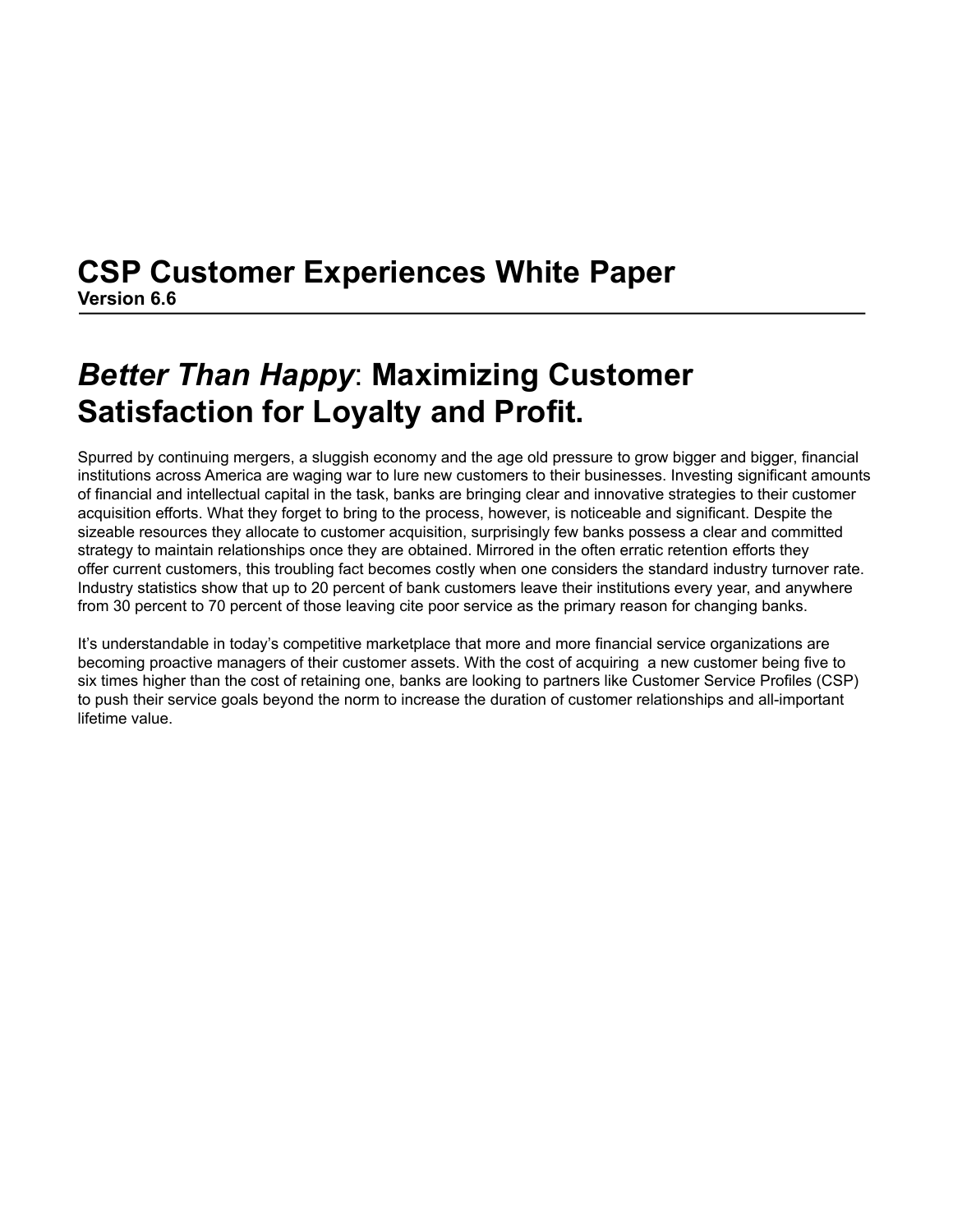#### **Service as a competitive advantage.**

Improved customer service is a goal that many upper management teams aspire to but, in the harsh reality of day-to-day business, one they can't quite seem to reach. Often, the most well-intended plans for enhancing customer service levels fade as expenses and the internal resources dedicated to it mount. The potential return on investment for these customer service initiatives should inspire just the opposite reaction. In an industry filled with aggressive competition, service excellence makes an outstanding profit strategy. A Harvard Business Review article pinpoints the wealth of opportunity available. A 5 percent increase in customer satisfaction, it states, delivers a 25 percent to 125 percent growth in profit. A truly sizable and desirable impact for any bank, no doubt. But how, most ask, does one obtain it?

What follows are key insights into increasing the efficiency and effectiveness of your customer service efforts. Simple and proven, these methods revolve around a few important criteria. First and foremost, it is important to differentiate between the ideas of program and process. A program is merely a one-time evaluation or study, whereas a process is ongoing and becomes a permanent part of a company's culture. Overall, success in the arena of improved customer service comes when financial institutions think not of programs but of a process, constantly evaluating and reviewing customer service quality. Obtaining consistently high levels of customer satisfaction requires fulfillment of the overall process. Only with an ongoing commitment to customer service can banks achieve the long-term results they crave. Also important is the mindset of establishing a level of service that takes customers beyond mere contentment to the more profitable and enduring state of customer loyalty.

 *"A 5 percent increase in customer satisfaction can increase profitability from 25 percent to 125 percent."*

 *Harvard Business Review*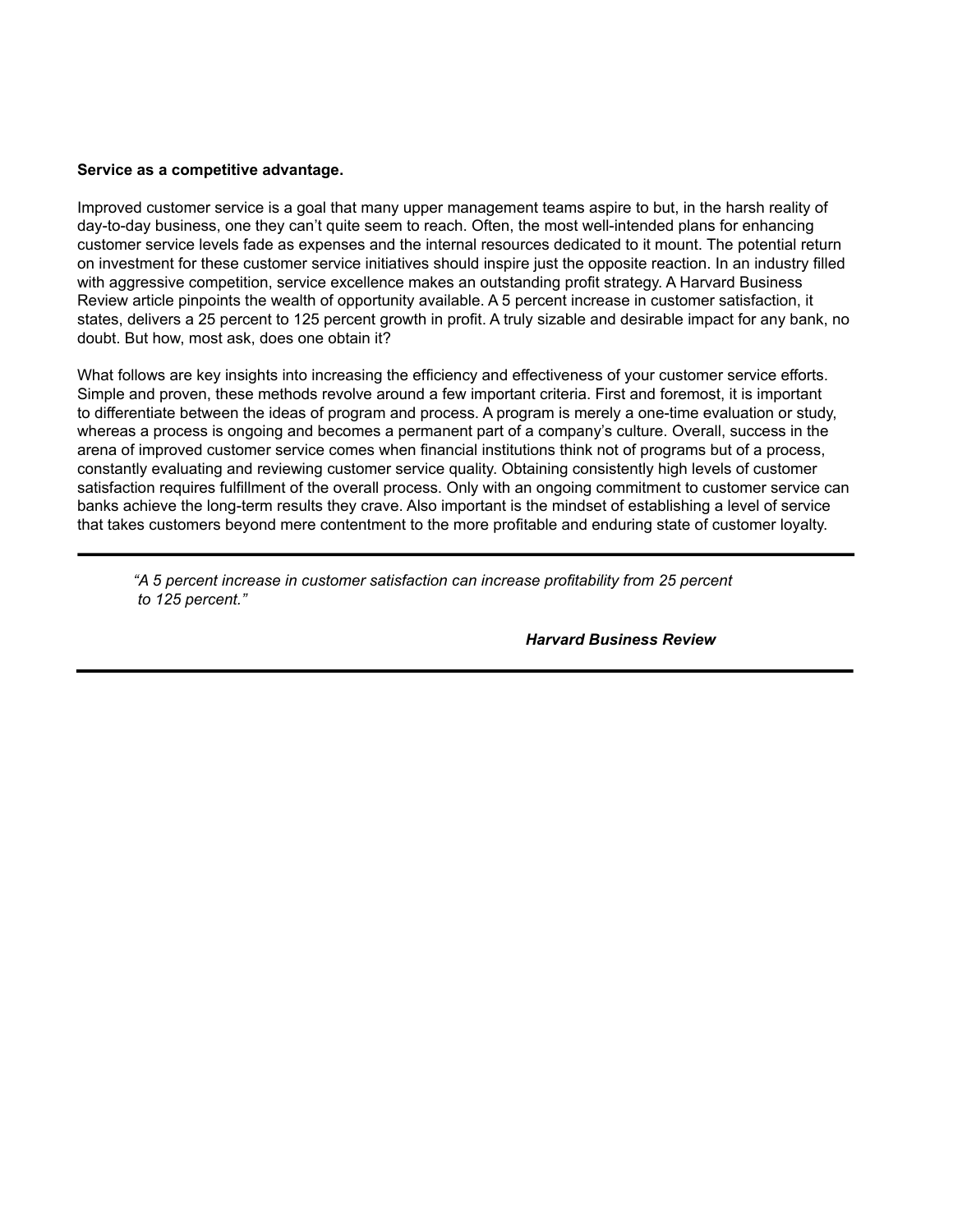#### **Maximizing your service process.**

#### *Step One: Evaluation*

Often downplayed or dismissed entirely based on management's confidence that "we know our customers," comprehensive service measurement processes bring financial institutions critical information to build and enhance their service effectiveness. Quantifying service as defined by customers, these processes bring empirical data and personal impressions to your efforts. Saving the cost of misperceptions, the bounty of time and money spent trying to change behaviors that don't significantly impact customer perceptions, well-designed measurement systems close the gap between bank service goals and actual performance.

When performed correctly, comprehensive service measurement processes offer financial institutions the chance to strategically address weaknesses in their service efforts. By obtaining customer feedback, financial institutions can better understand their needs, preferences and priorities and then bring proactive approaches to the problem resolution.

In addition, customers can provide top management with a picture of the overall organization. Retail administration can examine how the branch network is functioning, while the branch and service center managers can monitor specific feedback to track performance in their units. When conducted on a more comprehensive level, these measurement results can even be used in individual employee coaching sessions or employee incentive programs.

A number of methods currently exist to capture customer feedback. They include mail response, phone surveys, customer advisory panels, focus groups and online communication. Because response time is critical, effective research tactics collect feedback immediately after the customer's banking experience. Customer-based mystery shopping, a research strategy used by CSP for its clients, is one example that delivers immediate, comprehensive and actionable customer feedback.

While traditional shopper programs employ contract evaluators to "shop" a bank and report results, customerbased mystery shopping and other customer-based systems use actual bank customers to provide information. Selected from a bank's current database of customers, shoppers are recruited and trained to record experiences during their normal banking transactions. In addition, effective management of the customer evaluators assures objective and nonbiased feedback. As a measurement system, customer-based mystery shopping is effective \because interactions are based on actual bank business, not contrived situations. Customer-based mystery shopping can bring more efficiency, which will allow for more evaluations – all for the same dollar.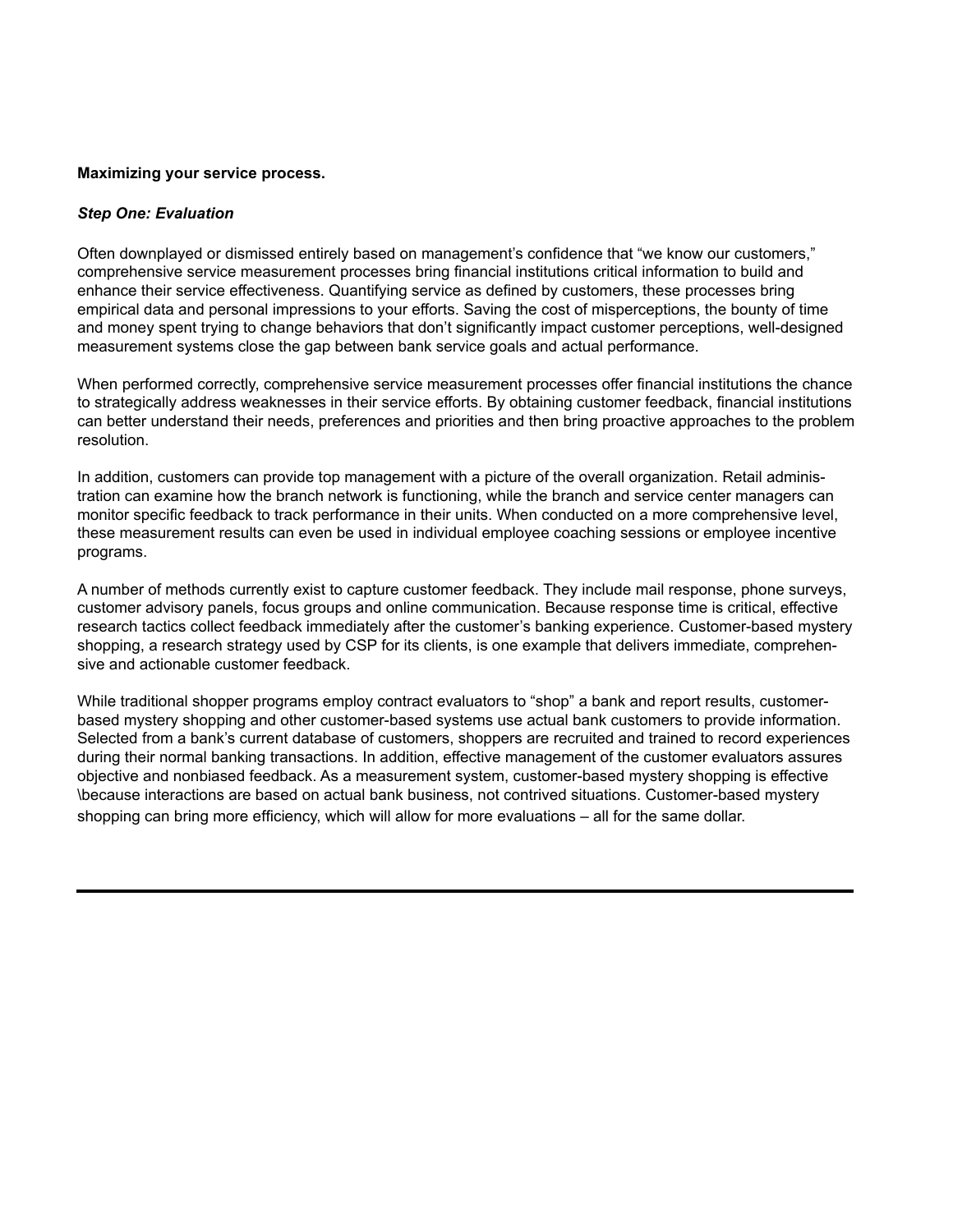Mystery shopping has reaped rewards for banks like United Community Bank. Executive Vice President of Marketing Craig Metz explains, "Satisfied customers buy more products and refer their friends, and that helps us grow our bank and improve economic performance. We believe that it is vitally important to consistently measure our customer satisfaction and to have a program to improve our customer service at all contact points."

In addition to knowing if a customer is satisfied, customer-based mystery shopping digs deeper into customer perceptions by asking questions like: "Did the employee make you feel welcome? Did he or she use your name? Did he or she identify and respond to your needs? Did he or she suggest additional products?"

### *Step Two: Actionable Date - Bringing information to life.*

Many financial institutions do insufficient work when it comes to collecting customer data. In some cases, box after box of reports fill the offices of marketing or other managers only to sit idle and unused. The problem? Most information is gathered randomly, without experience or strategic purpose.

Such haphazard information gathering can be detrimental to an institution's bottom line if it is the only means by which top management measures the link between customer loyalty and profitability. Fred Reichheld, a director emeritus of Bain & Company and a Bain Fellow, founded the firm's Loyalty Practice and has successfully established a valid link between customer loyalty and profitability. He states, "A lot of companies survey customers once or twice a year, and they average the numbers across all products and locations. How can an average score once or twice a year be sufficient? Imagine that you only looked at profits averaged across all your product lines once a year. How good would you be at managing profits? That's how good you will be at managing loyalty.

"The right way to gather and report loyalty feedback is to take it as seriously as your financial reporting. That means gathering and reporting at least monthly in a very granular fashion: every branch, every product." Simply put, to assist in the enhancement of customer satisfaction at a bank, information must be timely, specific and actionable.

Customer-based evaluations, for example, can be targeted at customer service functions or the selling skills of bank employees. They help identify opportunities for management to take the appropriate action to improve sales and service effectiveness bank-wide. Based on specific knowledge, a bank can institute performance standards, customer service policy reviews and local and enterprise-wide procedural reform.

Client reporting solutions are available to enhance and complement the accomplishments of programs like customer-based mystery shopping. Among other things, they provide Web portals to immediately evaluate knowledge of the customer experience alongside other customer data. Together, these processes work to refine data and improve strategies.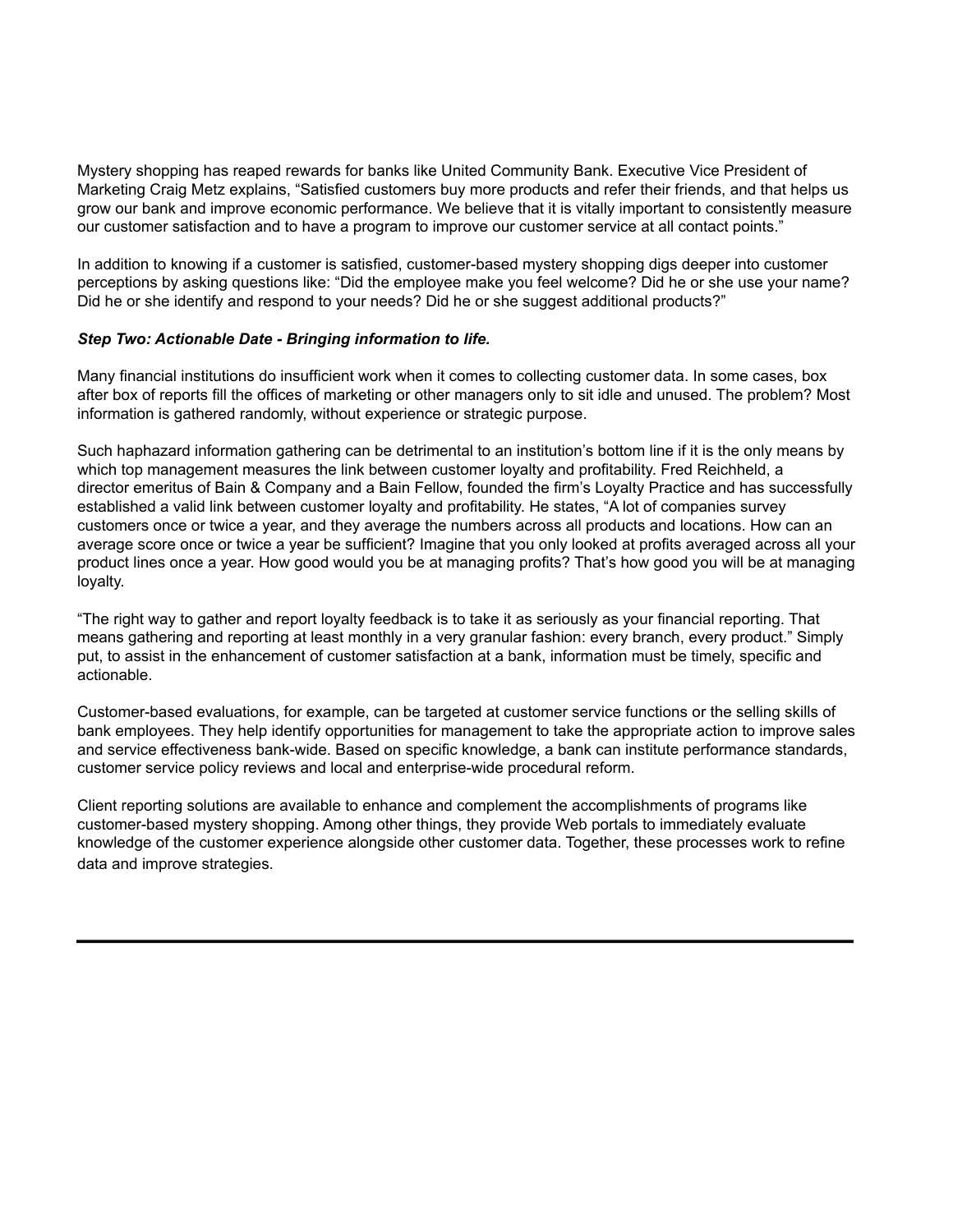## *Step Three: Maximizing employee satisfaction to maximize customer satisfaction.*

For many in the financial services industry, the words "capital investment" bring thoughts of brick and mortar, computers and other finite resources. However, for a growing number of savvy business professionals, the words lead in a different direction – to thoughts of human resources. Despite their prominence and the fact that they continue to transform the industry in big ways, from payment systems to risk management, computers represent only the industry's second largest expense. Staffing remains a bank's biggest investment and its most direct connection to the customer and his or her satisfaction.

The CSP Circle of Excellence demonstrates the relationship between customer service and employee fulfillment. The circle illustrates that being an astute customer service representative ultimately leads back to, and revolves around, total customer commitment.



*CSP Circle of Excellence*

Simple recognition programs deliver greater boosts in employee morale and performance than more complex and costly ones. According to CSP Principal and industry veteran Steve Kutilek, "Banks typically overestimate what it takes to make their employees happy. Sometimes inexpensive gifts or recognition efforts strike a more realistic chord and strengthen overall morale and motivation."

*"Banks typically overestimate what it takes to make their employees happy."*

 *Steve Kutilek, Customer Service Profi les*